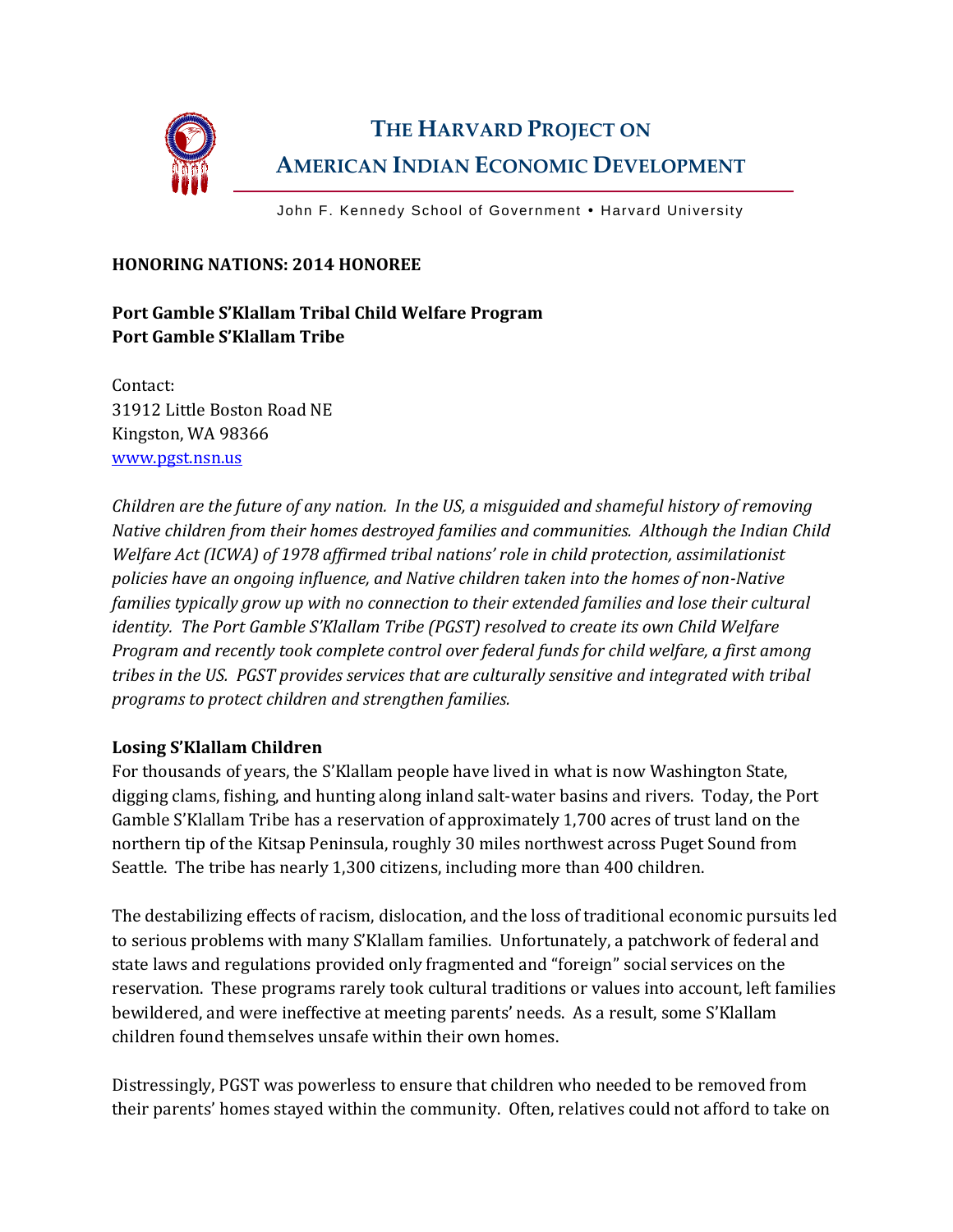an extra financial burden and were ineligible for child maintenance payments since they were not state-certified foster families. Deep distrust of the state meant that most tribal homes did not welcome state inspectors—to the point that over a period of twenty years, only three homes on the reservation obtained foster care licenses. Almost every S'Klallam child under court protection was placed off-reservation with a non-Native family. Children had to deal with being separated not only from their parents but also from their relatives and from cultural traditions that might offer support and healing. People often avoided reporting family problems to the authorities, knowing a child might be taken away forever.

## **A Happy Growing-Up Life**

In the mid 1980s, PGST began running its own Indian Child Welfare program. This marked the beginning of a decades-long effort to take full control over child welfare activities. The nation adopted numerous child welfare provisions in its code, using S'Klallam traditions of collaborative problem-solving to outline court procedures for families in crisis. The code includes the words of a S'Klallam elder that "every child should have a happy growing-up life" to guide child custody decision-making. Multiple provisions emphasize the importance of an on-going role for parents, extended family members, and the tribe as a whole in the life of the child.

To address the problem of off-reservation foster placements, PGST began negotiations in 2003 with the State of Washington to operate foster care on the reservation. The resulting tribalstate agreement allowed PGST to license its own homes according to tribal standards and also made maintenance payments available to tribal foster families.

In the years that followed, program staff realized that non-S'Klallam approaches were influencing their work and that there was a need to put tribal child welfare practices into writing. The groundbreaking project, which took almost four years to create, involved dozens of interviews with tribal employees, former foster children, care providers, family members of children in care, tribal advisory boards, and tribal council members. The result is a tribal child welfare practice manual containing guidelines and tips for employees that reflect community preferences and S'Klallam values.

Administratively, PGST deliberately placed its Child Welfare Program within its integrated Children and Family Services Department, which manages youth and elder activities, Medicaid, child support, substance abuse programs, counseling services, and Temporary Aid to Needy Families (TANF). Child Welfare Program family care coordinators get feedback from parents and offer them services in a holistic way, rather than in a piecemeal, program-by-program fashion. In response to community concerns that the tribal employees helping family should not also be asked to report on them, the tribe established a position with the tribal police force known as "the detective." This officer coordinates with the Child Welfare Program and is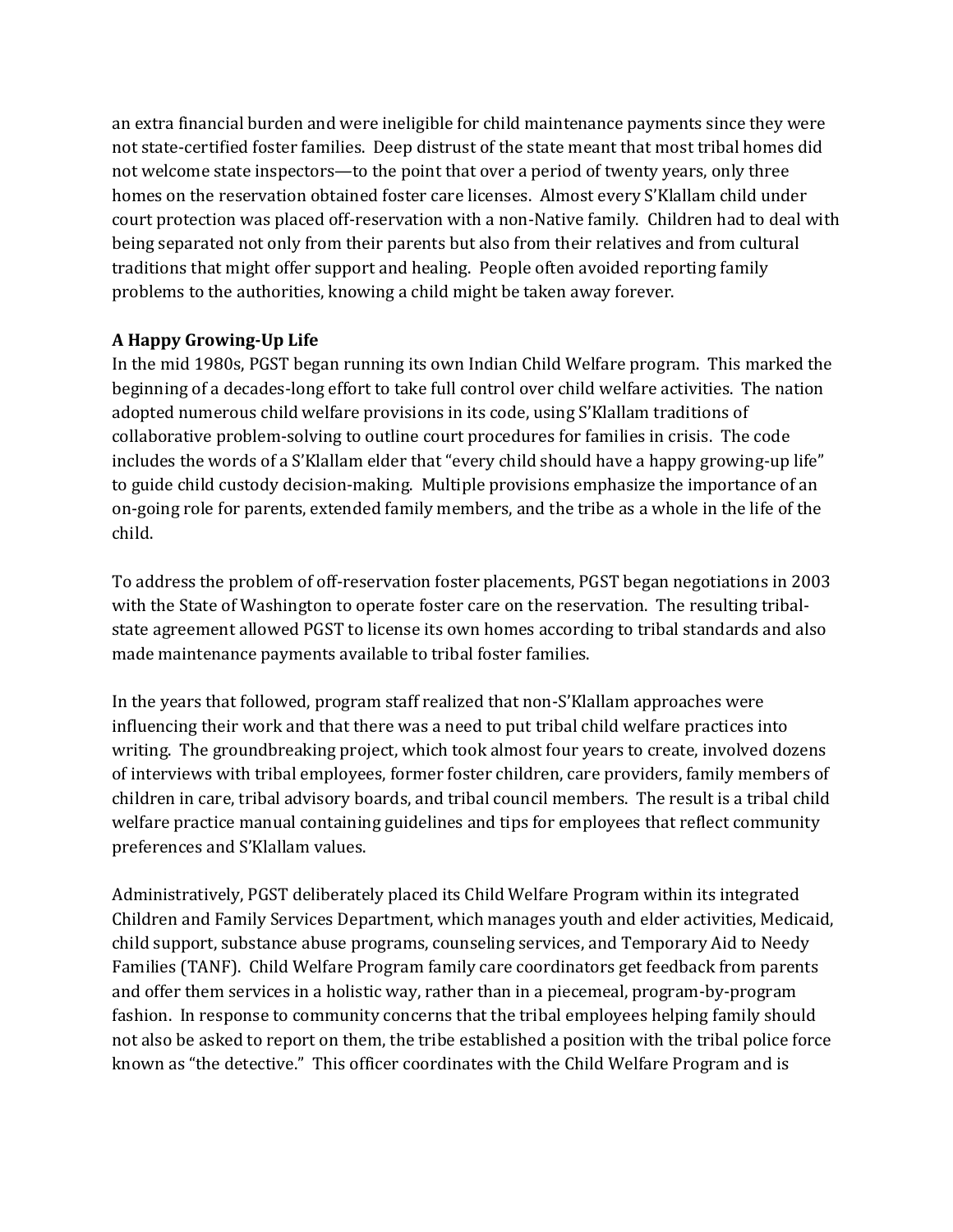responsible for investigating home situations in which there is concern about a child's wellbeing.

In 2008, a change in federal government rules made tribes eligible to operate the federal Foster Care Program under Title IV-E of the Social Security Act. Until that point, only states were eligible to administer these federal funds. PGST seized on the opportunity to expand control over child welfare payments and secure another funding stream for its work with vulnerable families. With extensive planning and technical assistance from Washington State, the Port Gamble S'Klallam Tribe became the first Native nation to receive federal approval to administer Title IV-E funds directly.

The Child Welfare Program has completely transformed what happens when S'Klallam families find themselves in crisis. Parents are never punished for admitting they cannot care for their children. If a child can no longer safely remain in the home, parents and relatives participate in planning for the future. The tribe has approved nearly 20 foster homes and many families proudly display the licenses in their windows. Under the tribal Child Welfare Program, the steady rise in the number of S'Klallam children going into court-ordered care has been halted. Notably, since the beginning of tribal licensing not one S'Klallam child under tribal court protection has been placed in an off-reservation foster home.

## **Tribal Sovereignty and Tribal Values**

By operating its own tribal Child Welfare Program, PGST has reasserted its sovereignty over the future of S'Klallam children. Reflecting the S'Klallam belief that the entire tribe is the child's family, PGST makes it a priority for its youngest citizens to participate in significant cultural events. The tribal code requires that child custody determinations consider how children "will maintain significant contact with parents, siblings, grandparents, other extended family members and the Port Gamble S'Klallam community" and notes that children should be given "an opportunity to learn about and participate in the S'Klallam way." In its guardianship provisions, the code states clearly that "the care of children is both a family and tribal responsibility." The child welfare practice manual also notes that, especially for children that may have to change homes several times, the tribe takes on great importance as the child's permanent family.

PGST successfully challenged the child welfare status quo by making gradual changes that built up its track record and program authority. The tribe's program has a strong foundation, expressed in writing both in the tribal code and in the practice manual. This makes nonnegotiable S'Klallam values explicit and helps reassure partners that proper procedures are in place. Negotiations with the federal government for Title IV-E funding were time-consuming and costly, but the advantage of being recognized on an equal footing with states helps the tribe claim authority for all S'Klallam children regardless of where they live. Program employees have traveled as far away as California and Michigan to request that S'Klallam children be